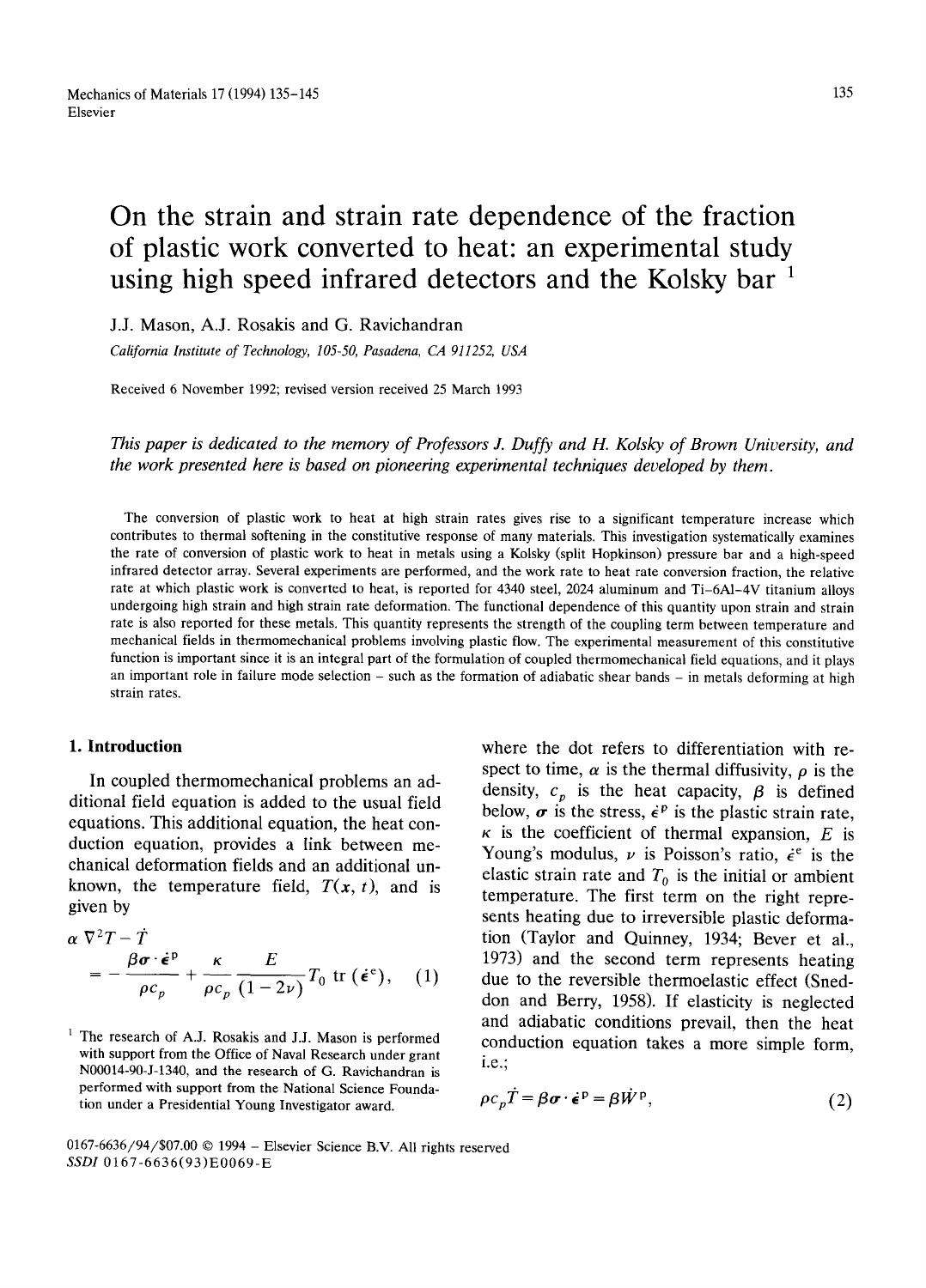where

$$
\beta = \frac{\rho c_p \hat{T}}{\dot{W}^{\text{p}}}.
$$
\n(3)

Obviously, even for these simple conditions it is necessary to know the material parameters such as  $\beta$ , the work rate to heat rate conversion fraction, and  $c_p$ , the heat capacity which may depend upon temperature, before useful solutions to thermomechanics problems can be obtained.

Although  $c_p$  may be found in tables (sometimes as a function of temperature),  $\beta$  is not commonly available. Often  $\beta$  is simply assumed to be a constant in the range 0.85-1.00; a practice that dates back to the work of Taylor and Quinney (1934). They determined  $\beta$  using calorimetric methods to measure the heat produced during quasi-static deformation. The remaining work is usually attributed to the stored strain energy e.g. dislocations, defects and their interactions. However, it is known that  $\beta$  may depend upon strain. Many investigations (Bever et al., 1973) in the past have been concerned with a quantity related to  $\beta$ , the fraction of stored energy being defined as

$$
f = 1 - \frac{\rho c_p T}{W^p}.
$$
\n<sup>(4)</sup>

They have reported that this material property depends upon strain. Since  $\beta$  may be expressed in terms of  $f$ , it is clear that  $\beta$  will depend upon strain as well. At least two models have been proposed for predicting the dependence of  $\beta$  or f upon strain, representing two mechanisms for the storage of energy in a material. In the first model, dislocation density is assumed to increase with strain at a rate that is proportional to the slope of the stress-strain curve. The energy per unit of dislocation density is estimated, and the relative rate at which work is converted to heat may then be related to the work hardening exponent (Bever et al., 1973; Zehnder, 1991). In the second model, the stored macroscopic strain energy is calculated for a polycrystalline solid made up of elastic-perfectly-plastic crystals, and the stored energy is related to the reciprocal of plastic work,  $\int e^p d\sigma$  (Aravas et al., 1990). The two models

 $0.8$  $0.6$ n-.5  $\begin{bmatrix} 0.4 \end{bmatrix}$ 0.2 Dislocation Density Theory Residual Stress Theory  $0.0$  $\frac{10}{\epsilon/\epsilon_c}$ 0 5 10 15 20

Beta according to two different theories

Fig. 1. Theoretical prediction of the dependence of  $\beta$ , the work rate to heat rate conversion fraction, upon strain and hardening exponent,  $n$ , in metals. (For the model of Zehnder  $A=1.$ 

produce different predictions for the dependence of  $\beta$  upon strain. For a power law hardening material,

$$
\sigma = \begin{cases} \sigma_0(\epsilon/\epsilon_0), & \text{for } \sigma \le \sigma_0, \\ \sigma_0(\epsilon/\epsilon_0)^n, & \text{for } \sigma \ge \sigma_0, \end{cases} \tag{5}
$$

the two separate models predict

$$
\beta(|\epsilon|) = \begin{cases}\n\frac{(\epsilon/\epsilon_0)^{1-n} - 2An}{(\epsilon/\epsilon_0)^{1-n} - n},\\
\text{for dislocation theory,} \\
\frac{(1-n)(\epsilon/\epsilon_0)^n}{(\epsilon/\epsilon_0)^n - n(\epsilon/\epsilon_0)^{2n-1}},\\
\text{for strain energy theory,}\n\end{cases}
$$
\n(6)

where  $\sigma_0$  and  $\epsilon_0$  are the yield stress and strain for the material, respectively, and  $n$  is the hardening exponent. The results may be seen in Fig. 1 for different values of the hardening exponent,  $n$ . In the dislocation based model,  $\beta$  increases with strain while in the strain energy based model the opposite is true. (The models have been adapted to produce a prediction for  $\beta$  rather than f when necessary.) As evident from Eq, (6), the dislocation theory contains an unknown parameter, A, that essentially assumes the role of a fitting parameter. The residual stress theory is exact for a

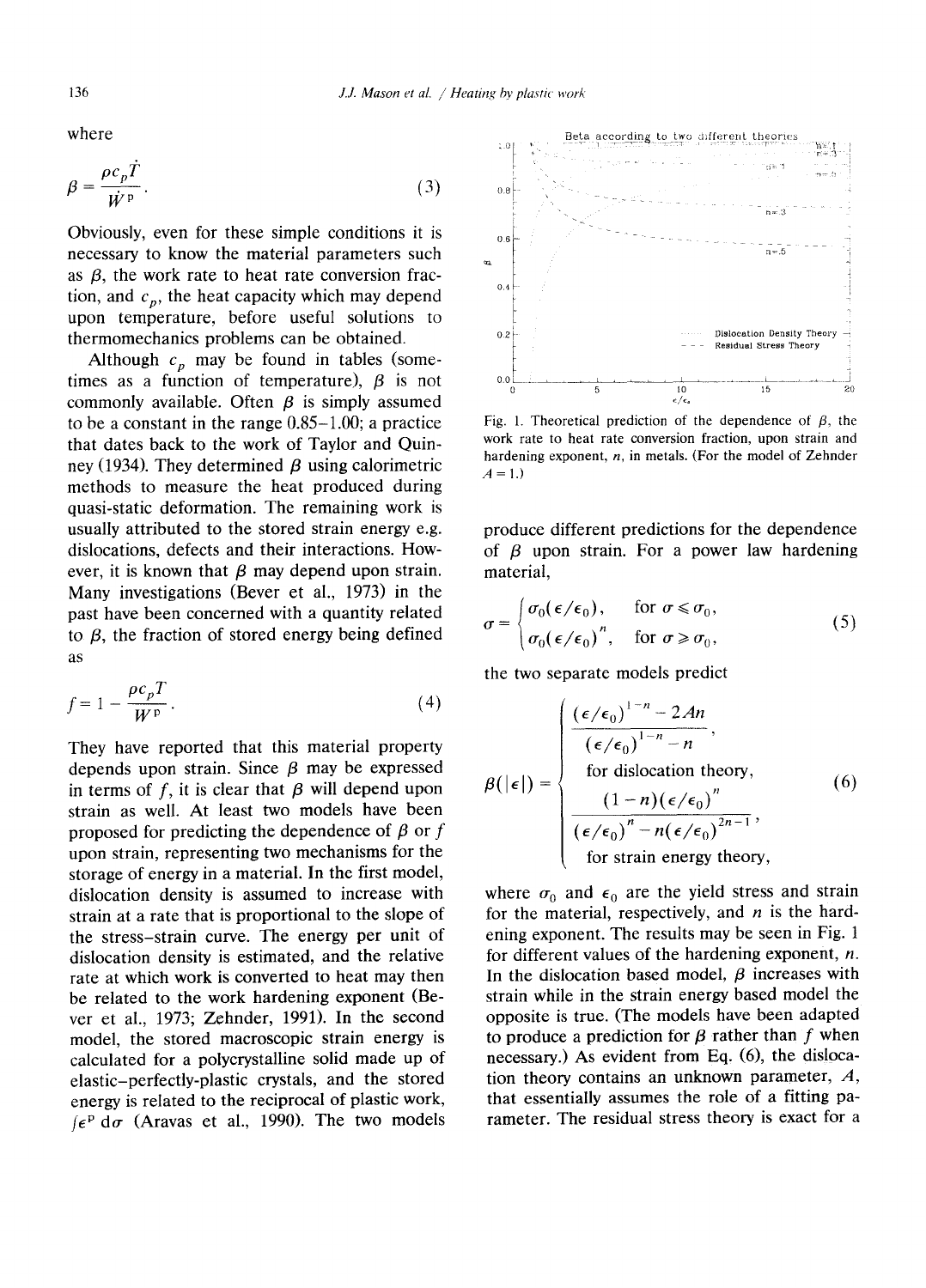material made up of elastic-perfectly-plastic crystals, but it only serves as a lower bound on  $\beta$  for work hardening crystals. Comparison of these models with experiments on copper at low strain rates (Williams, 1965) showed the model of Zehnder (1991) to be more accurate for that material.

Little is known about the dependence of  $\beta$ upon strain rate. Some early work has shown that the stored energy in drawn wires has a maximum when plotted with respect to drawing rate (Bever et al., 1973). This maximum is attributed to the thermal annihilation of dislocations at higher drawing rates resulting in a decrease in stored energy. Also, if one uses the above theories for strain dependence of  $\beta$  for all strain rates, then the materials exhibiting strain rate dependence in their mechanical behavior should also exhibit strain rate dependence in  $\beta$ . For example, copper is weakly strain rate dependent for strain rates in the range  $10^{-4}$ - $10^{3}$ , and, consequently, it has shown a very small strain rate dependence in the work rate to heat rate conversion fraction,  $\beta$ (Williams, 1965). Even though the work rate to heat rate conversion fraction,  $\beta$ , shows some indication of being a material dependent function of both strain and strain rate i.e.  $\beta = \beta(|\epsilon|, |\dot{\epsilon}|)$ , virtually no work has systematically tried to investigate the dependence of  $\beta$  upon strain rate for many structural materials. The experimental procedure introduced here provides, for the first time, a simple means by which to carry out such investigations.

It is important to investigate the behavior of  $\beta$ under a variety of deformation histories because of its role in thermomechanics. In dynamic plasticity experiments the conversion of plastic work to heat can lead to thermal softening and instabilities in the deformation (for example see Clifton et al., 1984; Batra and Wright, 1988). Any numerical modelling of dynamic plastic deformation that includes the effects of heat generation would require complete knowledge of the behavior of the material constitutive functions, including  $\beta$ , during all phases of deformation before accurate modeling of any unstable behavior such as adiabatic shear band formation (Duffy, 1984; Giovanola, 1988) may be achieved. Motivated by the above concerns our goal here is to report on the

initial steps of a study whose aim is to investigate the functional dependence of  $\beta$  on  $|\epsilon|$  and  $|\dot{\epsilon}|$ for a variety of loading regimes.

#### **2. Experimental apparatus**

The Kolsky pressure bar is used to deform the materials at high strain rates ( $\approx 1000-3000 \text{ s}^{-1}$ ) in this investigation. The incident,  $\epsilon_1(t)$ , reflected,  $\epsilon_R(t)$ , and transmitted,  $\epsilon_T(t)$ , strain signals are recorded by strain gauges attached to the input and output bars. The stress, strain rate, strain and average velocity of the deforming specimen can be determined from the recorded incident, reflected and transmitted pulses assuming that the specimen deforms *homogeneously* (Kolsky, 1949):

$$
\sigma(t) = E_{\text{bar}} \frac{A_0}{A} \epsilon_{\text{T}}(t),
$$
  
\n
$$
\dot{\epsilon}(t) = -\frac{2c_0}{L} \epsilon_{\text{R}}(t),
$$
  
\n
$$
\epsilon(t) = \int_0^t \dot{\epsilon}(\tau) d\tau,
$$
  
\n
$$
\bar{v}(t) = \frac{2c_0}{L} \epsilon_{\text{T}}(t),
$$
\n(7)

where  $E_{\text{bar}}$  is Young's modulus of the bar,  $A_0$ and A are the cross sectional area of the bar and the specimen, respectively,  $c_0$  is the one dimensional wave speed in the bar, L is the specimen length and  $\bar{v}$  is the average specimen velocity. Note that the average velocity is nonzero, meaning that the specimen translates past a stationary observer. For further details of the pressure bar technique the reader is referred to Lindholm (1964) and Follansbee (1985).

In order to record the temperature rise in the Kolsky pressure bar experiments a stationary, focused, high-speed, infrared detector array is used. For details regarding the detector array time response and characteristics see Zehnder and Rosakis (1991, 1993). The array is shown in Fig. 2. The detectors are calibrated by heating a sam $ple - with controlled surface finish - of the$ specimen material to a known temperature while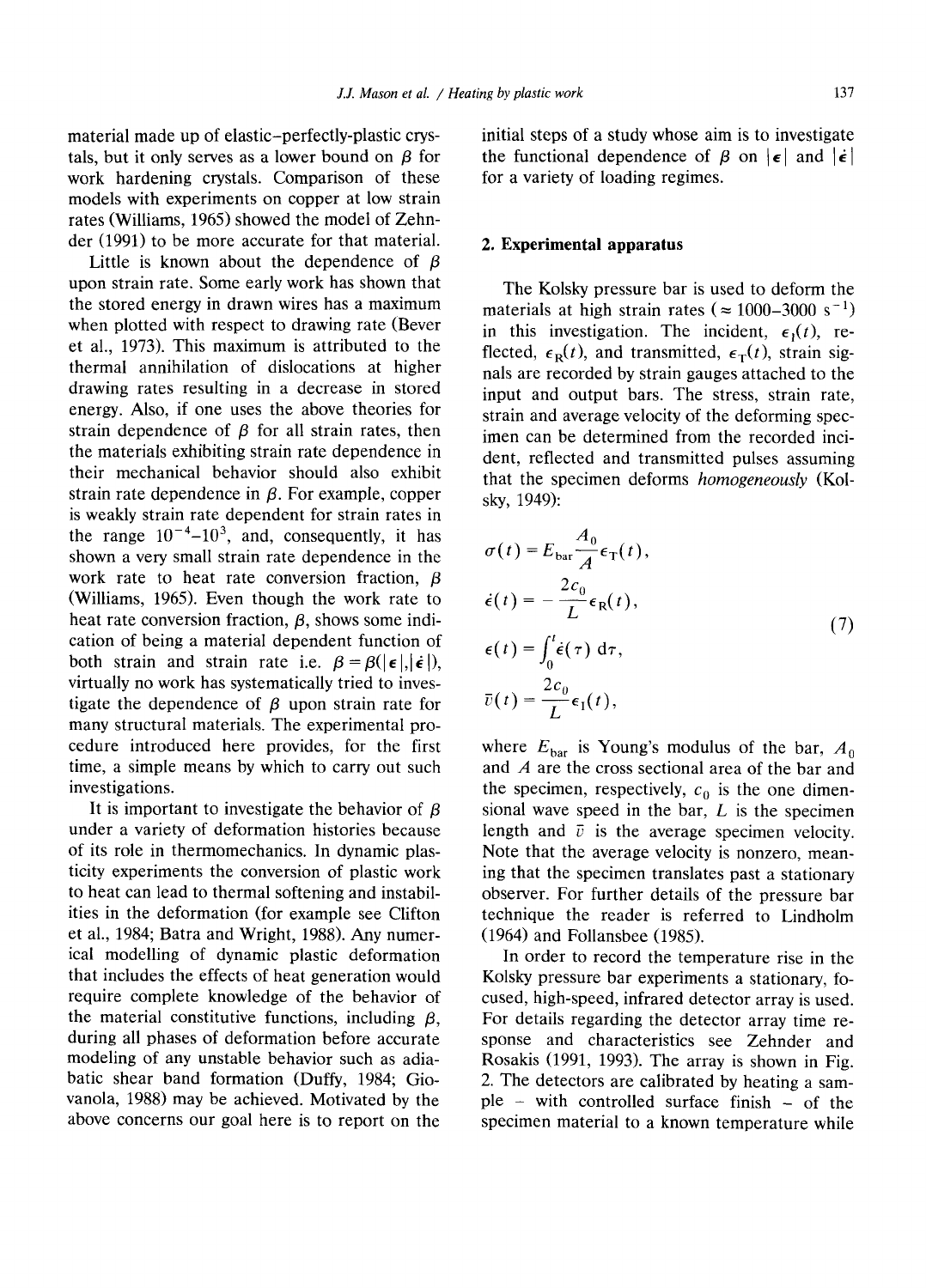simultaneously recording the detector output voltage. The calibration procedure precludes the need for any knowledge of the specimen emissivity and, thus, greatly simplifies the temperature measurement procedure. A sample calibration curve corresponding to a 4340 specimen may be seen in Fig. 3. Although they are not shown, calibration curves are evaluated for every material investigated here. In each case the resulting curve is qualitatively very similar to Fig. 3. The dependence of the calibration curve upon surface finish is investigated since the specimen surface finish may change during deformation in the Kolsky bar. Two roughnesses were chosen; one representing the specimen before deformation, 600 grit finish, and one representing the specimen after deformation, 120 grit finish. Minimal dependence upon surface finish is seen. For the two very different surface finishes the calibration is very nearly the same and within the scatter of either calibration curve. This is largely due to the longer wavelength of infrared radiation and the



Fig. 2. A schematic representation of the high speed I-R detector array focussed on a specimen in a Kolsky pressure bar. The detector array size and orientation as focussed on the specimen is also shown.



Fig. 3. Calibration of the I-R detectors. The dependence ot the calibration curve upon surface finish is shown to be minimal.

detector characteristics. (The detectors integrate energy over a band of infrared wavelengths.) Some materials exhibit a stronger dependence upon surface finish than others; colored metals such as brass and copper are somewhat more sensitive to finish. Regardless, it suffices to say that for the metals studied here, the effects of change in surface finish during deformation are negligible. Further details of the high speed infrared measurement technique can be found in Duffy (1984) and in Zehnder and Rosakis (1991, 1993).

Assuming that homogeneous deformation of the specimen occurs, one may easily calculate the plastic work rate density from the Kolsky bar using relations (7) and

$$
\dot{W}^{\mathbf{p}} = \boldsymbol{\sigma} \cdot \dot{\boldsymbol{\epsilon}}^{\mathbf{p}}.\tag{8}
$$

By measuring the temperature and differentiating it with respect to time,  $\dot{T}(t)$  is estimated, and by assuming that adiabatic conditions apply during the experiment,  $\beta$  is calculated from Eq. (3). The density and heat capacity (with its dependence upon temperature) may be found in the literature (e.g., *Aerospace Structural Materials Handbook,*  1985) for the materials investigated; 4340 steel, Ti-6A1-4V and 2024 A1. Fortunately, it is seen that the heat capacity for each of these materials does not change significantly over the range of material temperatures anticipated during the experiments (20-130°C).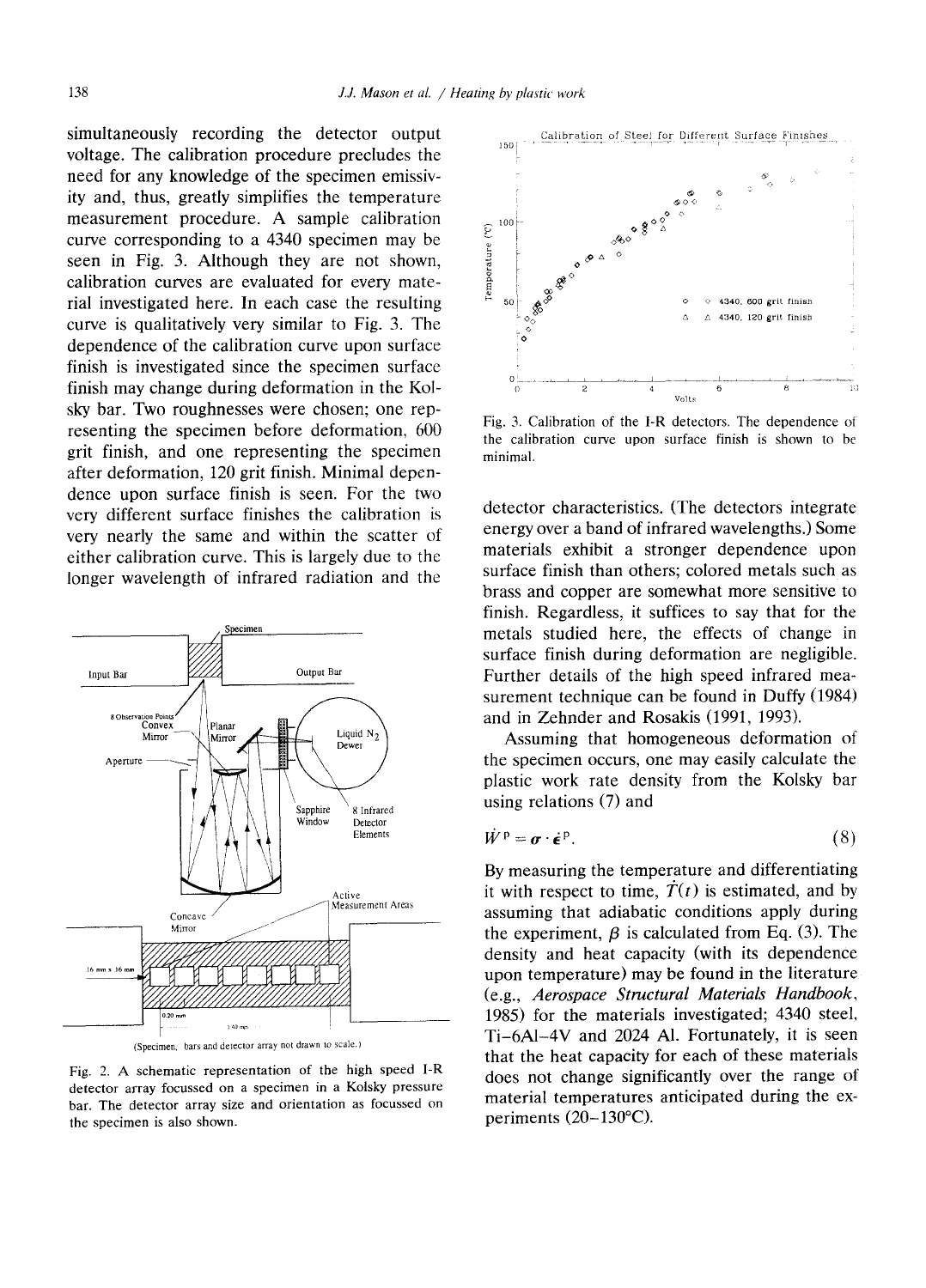# **3. Results and discussion**

Typical results of the experiments are shown for 2024 aluminum in Fig. 4. The figure shows the time history of strain of the input and output bars as well as the time history of the voltage output of two detectors focussed on the specimen surface at two points 1.4 mm apart. It should be noted that the temperature reaches its maximum value within 150  $\mu$ s during loading and remains constant once unloading occurs; thus, the process is adiabatic. As expected from a simple model of heat conduction in the Kolsky bar (Mason, 1993), adiabatic conditions were observed for all materials studied here. Also, the two detector output voltages nearly coincide during loading of the specimen. Since the process is adiabatic, Eq. (2) holds, and, since the temperature is nearly independent of position, Eq. (2) indicates that the plastic work rate is also nearly independent of position. Thus, the deformation is homogeneous. It is also worth observing that there is a second temperature rise in the specimen due to the reflection of waves from the free end of the input bar which results in a second loading of the specimen. In softer materials such as 2024 aluminum this secondary temperature rise is significant. Lastly, it is observed that the output of one of the detectors drops shortly after the second



Fig. 4. The results of a typical split Hopkinson bar experiment on 2024 aluminum. The transmitted and reflected signals are delayed with respect to the temperature signal because the strain gauge measurements are made at a finite distance from the specimen.



Fig. 5. The stress-strain relationship for 2024 aluminum at high strain rate (3000 s<sup>-1</sup>). The hardening exponent from a fit of the power law constitutive equation, Eq. (5), is calculated to be 0.31.

loading of the specimen by the reflected wave begins. This is because the specimen and input bar are moving. The input bar has moved in front of one detector causing a lower temperature to be measured there.

The stress-strain curve for 2024 aluminum calculated from the Kolsky bar equations is shown in Fig. 5. Note that three dimensional effects and lack of equilibrium in the specimen at short times in the Kolsky bar result in inaccuracies at low strains (Follansbee and Frantz, 1983) and that the elastic behavior of the specimen is not captured. These effects add to the uncertainty in the calculation of  $\beta$  at low strains ( $\epsilon \leq 3\%$ ). The hardening exponent for 2024 Al is 0.31 when the constitutive model in Eq.  $(5)$  is fitted to the experimental results. The plastic work rate may be calculated using Eqs. (7) and (8) and is shown in Fig. 6. An approximation of the plastic work by a linear fit of the experimental data with respect to time is also shown in the figure. This approximation is considered a valid estimate of the true plastic work rate since the oscillations in the experimentally observed plastic work rate are due to three dimensional wave propagation in the input and output bars of the apparatus. In the calculations of  $\beta$  presented here the fitted approximation is used.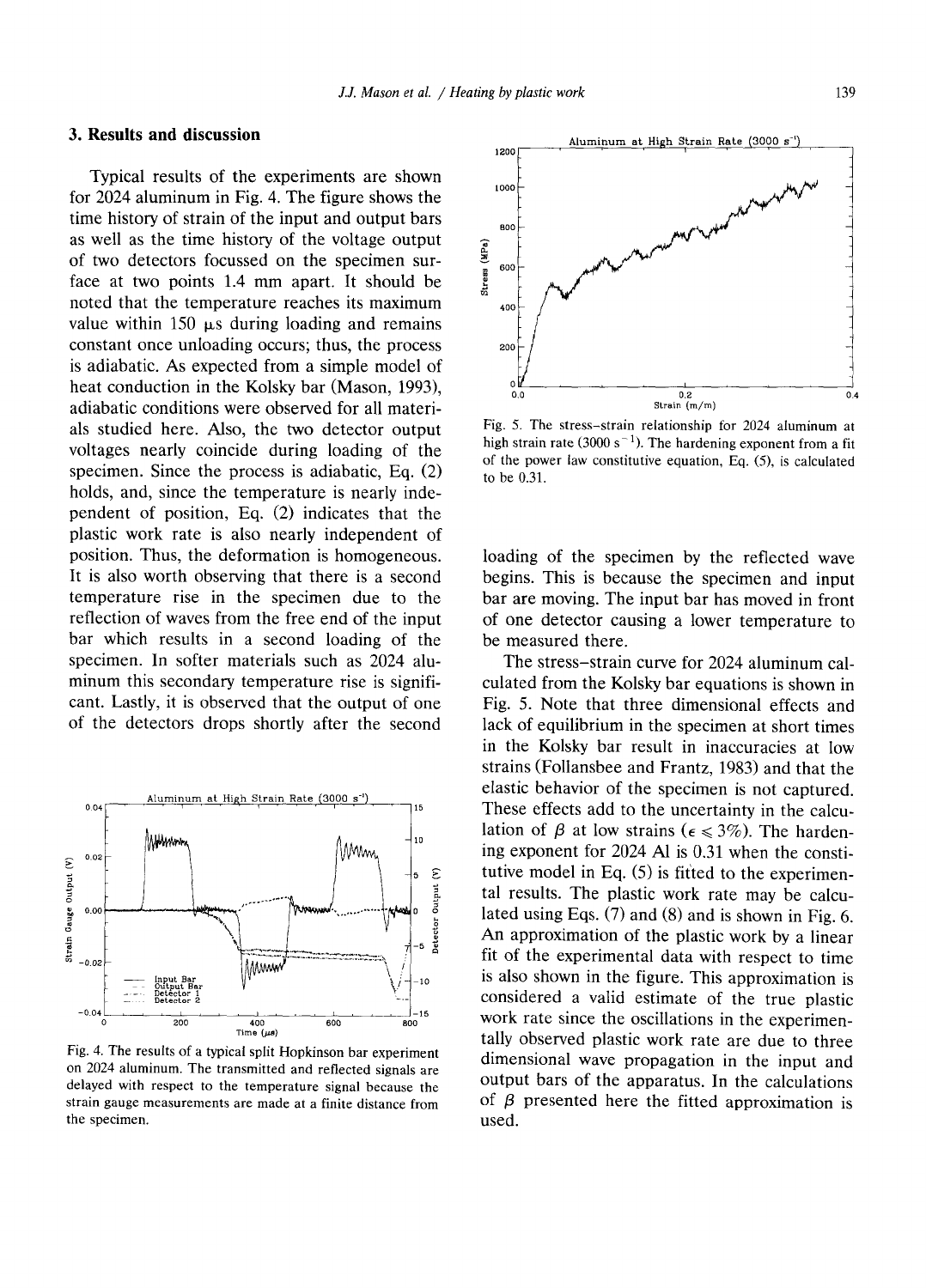The temperature measurement also suffers from inaccuracies at low temperatures because of inherent noise in the signal and the slope of the calibration curve. At low voltages the calibration curve slope becomes very large, therefore a small amount in noise can result in large fluctuation in temperature. This makes the calculation of  $\beta$ uncertain for low strains ( $\rho \leq 3\%$ ) where temperature rise is still small (below 10°C).

The most significant difficulty in calculating  $\beta$ however is due to the problems associated with differentiation of the measured temperature. Differentiation of a noisy signal has inherent instabilities, and usual numerical differentiation schemes such as the central difference method (Beyer, 1987) do not work because they are formulated for numerically exact functions. The noise in the function to be differentiated by such methods must be much smaller than the sampling time. That is not the case here, and an alternate method is necessary to accurately differentiate the temperature rise. It is not sufficient to simply fit a known function to the temperature measurement in this case because the exact form of the expected result is not known and two equally good fits can result in dramatically different derivatives. Consequently, the method of Vasin (1973) and Groetsch (1992) is used to differentiate the temperature measurement. In this method



Fig, 6. The plastic work rate density as calculated using Eqs. (7) and (8), The oscillations are due to three-dimensional wave propagation in the bar. A linear fit to the data shown as a dotted line is used in calculations of  $\beta$  in Fig. 8.



Fig. 7. The temperature data for 2024 aluminum. The solid line represents the smoothed function which is differentiated using the method of Vasin (1973), and Groetsch (1992).

a weighted average smoothing function is used to differentiate a noisy signal, *g(t)* **i.e.** 

$$
\omega_{t_0}(t) = \begin{cases}\n\frac{0.825}{t_0} \exp[t^2/(t^2 - t_0^2)],\\
\text{for } |t| < t_0,\\
0, \text{ for } |t| \ge t_0,\n\end{cases}
$$
\n(9)

where

$$
g_s(t) = \int_{t-t_0}^{t+t_0} \omega_{t_0}(t-s) g(s) ds
$$
  
=  $\omega_{t_0} g,$  (10)

where  $t_0$  is the half width of the time over which a weighted average of the noisy signal is taken and  $g<sub>s</sub>(t)$  is the smoothed function. An example of the smoothed temperature signal with  $t_0 = 20$  $\mu$ s may be seen in Fig. 7 plotted with both noisy signals. Further precautions were taken by averaging the two temperature signals before smoothing to reduce some of the noise at low temperature. Differentiation of the noisy signal,  $g(t)$ , is carried out by using the relationship

$$
g'_{s}(t) = \omega'_{t_0} g\left(= \omega_{t_0} g'\right). \tag{11}
$$

Consequently, the derivative is actually found by differentiating the smoothing function,  $\omega_{t_0}(t)$ , and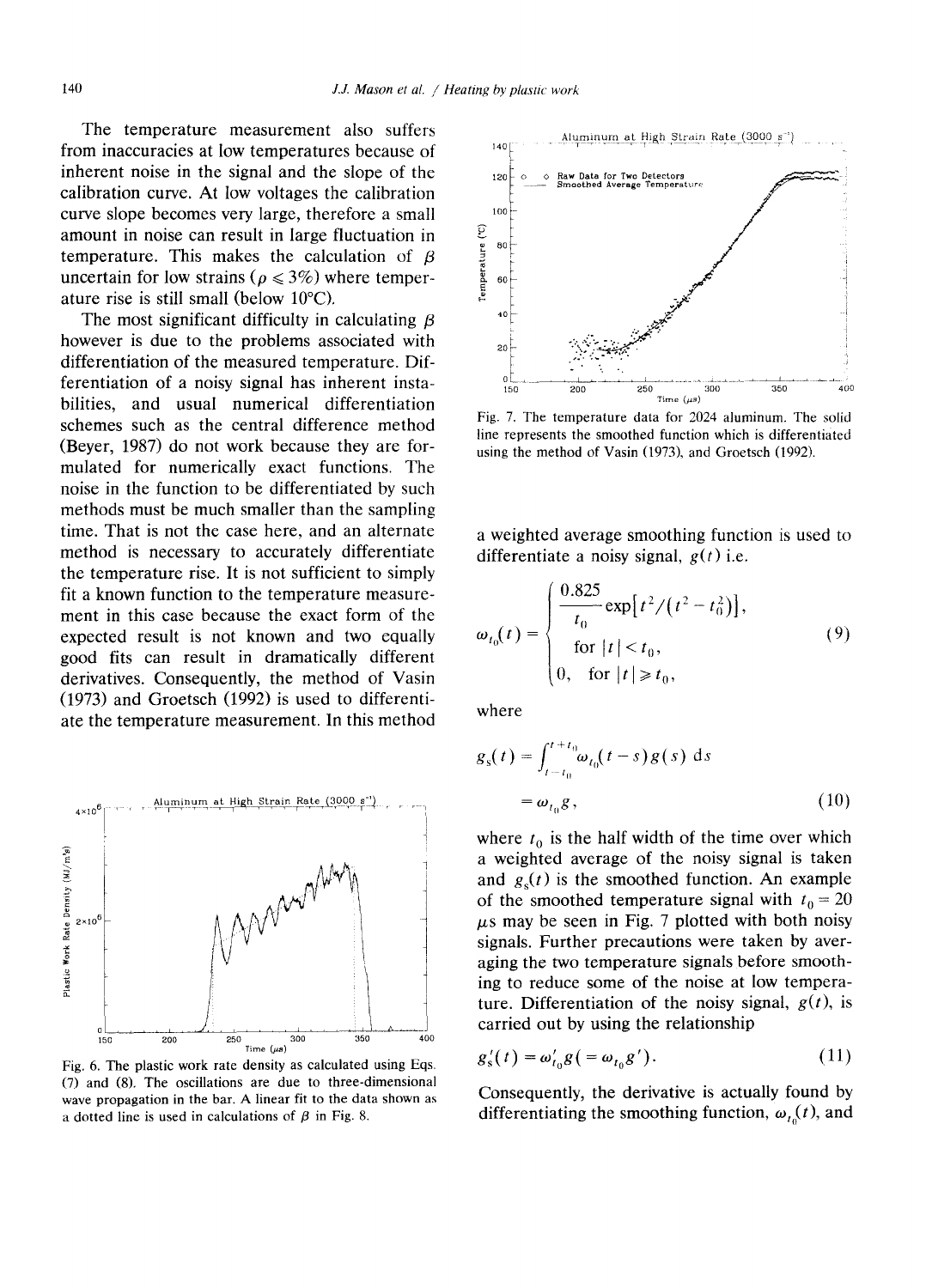integrating the convolution in Eq. (11) for all points of the temperature signal. Multiplying the derivative of temperature by  $\rho c_p$  and using Eq. (3) results in the evaluation of  $\beta$ .

The dependence of the work rate to heat rate conversion fraction,  $\beta$ , upon strain for a nominal strain rate of 3000 s<sup>-1</sup> and corresponding to the raw data shown in Figs. 4-7 is plotted in Fig. 8. It can be seen that  $\beta$  for 2024 aluminum is strongly strain dependent; initially the relative rate at which work is converted to heat is approximately 0.5 rising with strain to the traditionally accepted 0.85-1.00 range for metals (Taylor and Quinney, 1934; Bever et al., 1973). The trend qualitatively follows the model of Zehnder (1991) and not that of Aravas et al. (1990). Since the model of Zehnder is known to be more accurate than the model of Aravas et al. for strain rate insensitive copper at low strain rates and nominally high strain rates  $(10^3 \text{ s}^{-1})$  and since quasi-static testing of the 2024 aluminum by the authors shows that the stress-strain curve has only a weak strain rate dependence over the same strain rate range, it is concluded that  $\beta$  for 2024 aluminum at high strain rates behaves much the same as it would be expected to behave at low strain rates. This is also supported by the finding that the large strain value calculated for  $\beta$  at high strain rates, 0.85, corresponds well with general observations of  $\beta$ 



Fig. 8. The work rate to heat rate conversion fraction for 2024 aluminum. Good qualitative agreement is seen between the experimental results shown here and the theoretical prediction of Zehnder in Fig. 1.

Steel at High Strain Rates (2500 s<sup>-1</sup>  $1.0$ O.S .  $\sim$  0.6 °~  $0.4$ 0.2 0.0 , , , , ~ .... I .... I .... 0.00 0.05 0.10 0 15 0.20 Strain (m/m)

Fig. 9. The work rate to heat rate conversion fraction for steel. The calculation of  $\beta$  has been carried out for each detector individually. The anomalous result in one detector at lower strains is due to inhomogeneous deformation of the steel.

made for all metals at low strain rates. Thus, strain rate dependence in  $\beta$  is not found in 2024 aluminum for strain rates up to  $\dot{\epsilon} \approx 3000 \text{ s}^{-1}$ .

In Fig. 9 the same calculation has been carried out for 4340 steel. Here the signals from each detector were treated individually to show some unexpected behavior. It can be seen that for one detector in early parts of the experiment the value of  $\beta$  varies noticeably. However, on the other detector the value of  $\beta$  is a smoothly increasing function of strain and in qualitative agreement with the results for 2024 aluminum. The final value of  $\beta$  for both detectors, 0.85, is in agreement with earlier preliminary experiments on 4340 steel (Rosakis et al., 1992). The disagreement between two detectors in the calculation of  $\beta$  is due to inhomogeneous deformations. In Fig. 10 it can be seen that temperature spikes can occur on one detector during the initial deformation of 4340 steel. These spikes are never observed in 2024 aluminum or Ti-6AI-4V titanium, but they occur regularly, although not consistently, in experiments with 4340 steel. Because adiabatic conditions prevail, a spike in the temperature measurement indicates that an inhomogeneity, perhaps similar to the formation of Luder's bands, has formed in the early stages of the deformation of 4340 steel. The spike disap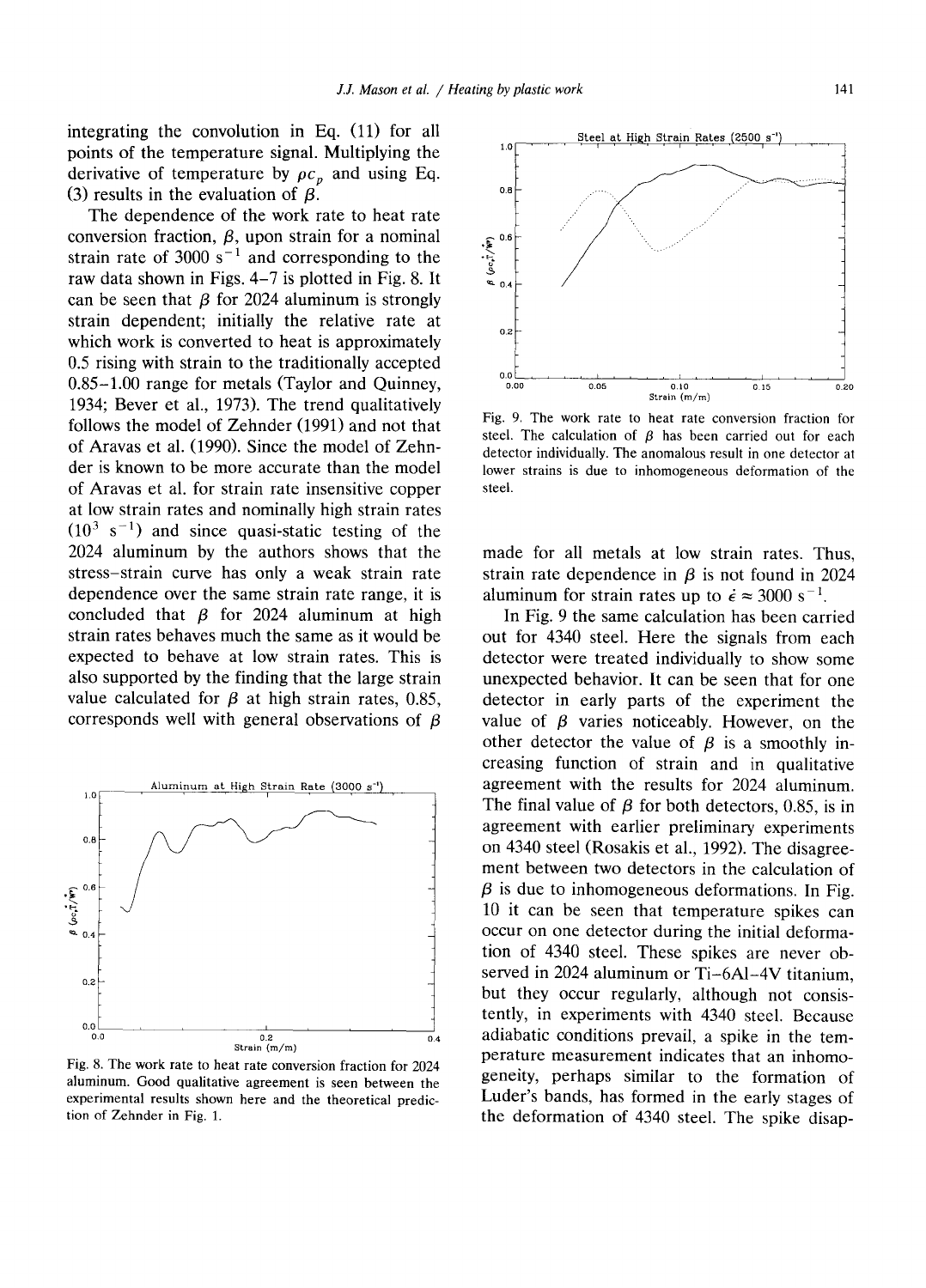pears because the specimen is moving and the inhomogeneity translates away from the focussed detector. Notice that the other detector also shows some transient temperature rise due to the inhomogeneity. The formation of such inhomogeneities violates the assumptions of the Kolsky bar equations, Eq. (7). Consequently, the plastic work reported for that portion of the experiment is only an *auerage* value and does not reflect the local value of the plastic work rate density near the inhomogeneity. At later times it is likely that the specimen is deforming more homogeneously, and, consequently, the results are more repeatable. Following the arguments used for 2024 aluminum it is concluded that strong strain dependence but no strain rate dependence of  $\beta$  is observed in 4340 steel up to strain rates of 3000  $s^{-1}$ .

The experiments on Ti-6AI-4V titanium indicate that it also suffered from inhomogeneous deformations. This material, however, deformed in a different fashion than the steel. The Ti-6AI-4V titanium did not show large initial spikes in the temperature measurement. Rather, it deformed inhomogeneously over a larger scale, resulting in two slightly different temperature measurements for each detector over the duration of the loading. In Fig. 11 it can be seen that the detector measurements differ not more than  $10\%$ 



Fig. 10. The raw data for an experiment using 4340 steel. These results show a spike in one of the two temperature detectors due to a localized deformation. Such spikes are not always repeatedly observed in steel although they are never observed in Ti-6AI-4V titanium or 2024 aluminum.



Fig. 11. The temperatures measured by each of two detectors during an experiment of Ti-6AI-4V titanium are slightly different. This is due to inhomogeneous deformation over a scale that is larger than the separation of the detectors. The shape of the curve i.e. a decreasing slope, however, is invariant with respect to measurement location.

over the full length of the experiment. However. the shape and curvature of these curves remain equivalent. It was observed that the final temperature measured varies slightly with the initial placement of the detectors along the axial coordinate of the specimen, but the shape and curvature do not vary with measurement location. Therefore, the deformation varies over more than the separation of the two detectors (1.4 mm). Since the Kolsky bar reports an *acerage* measure of the plastic work rate for inhomogeneously deforming materials, an *average* of the two temperature measurements is used to calculate the work rate to heat rate conversion fraction,  $\beta$ . The result is shown in Fig. 12. Note that the form of  $\beta$ for Ti-6A1-4V titanium is different than that of 2024 aluminum and that it is in better agreement with the model of Zehnder (1990) at low strains (up to  $5\%$ ). At higher strains the same curve is in better qualitative agreement with the model of Aravas et al. (1990). Since quasi-static measurement of the stress-strain behavior of Ti-6AI-4V titanium by the authors shows this alloy to be strain rate sensitive, this difference between the behavior of Ti-6A1-4V and the behavior of 4340 steel or  $2024$  aluminum  $-$  in the same strain rate range - may be connected to the strain rate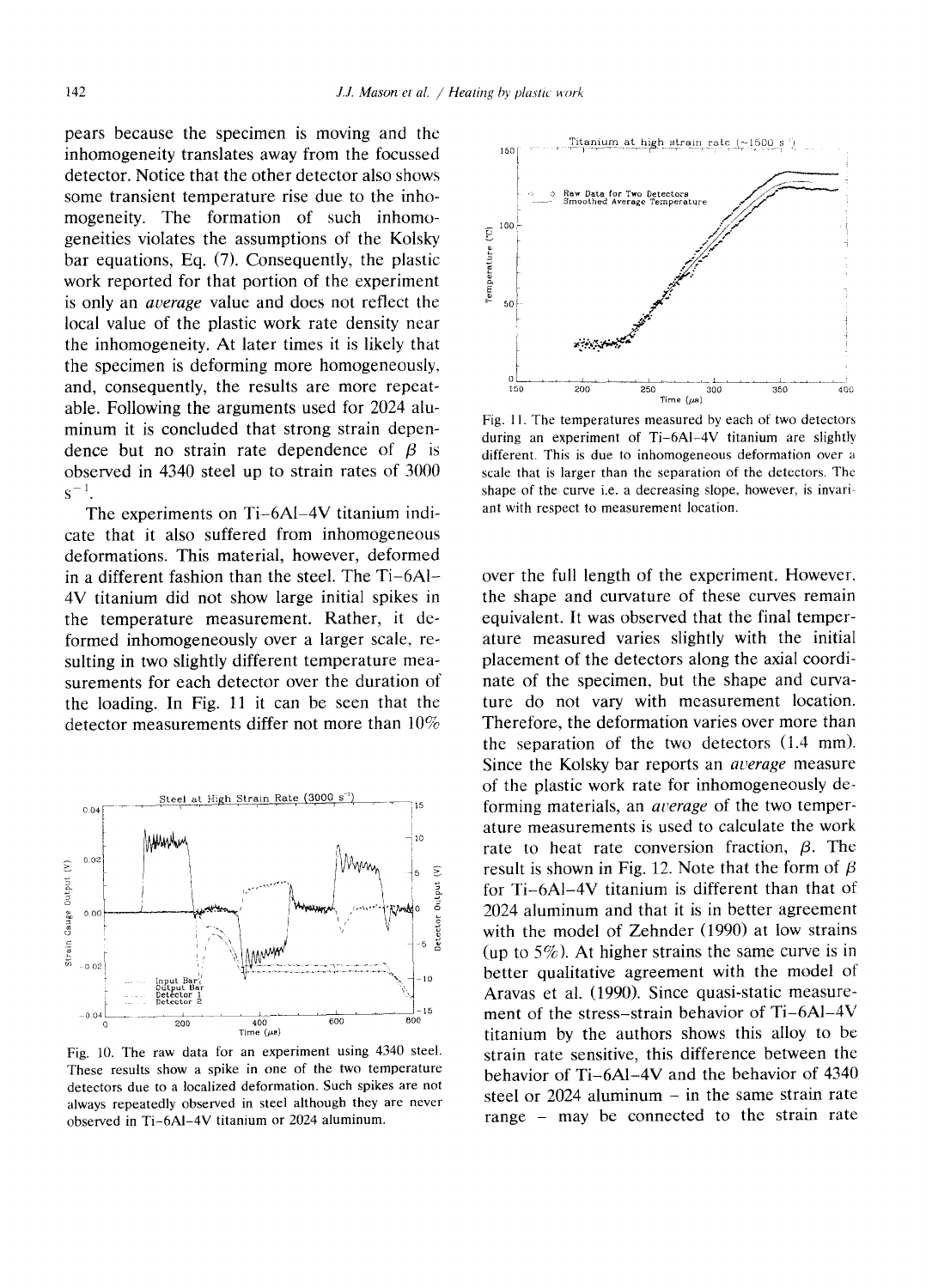

Fig. 12. The work rate to heat rate conversion fraction is calculated for Ti-6AI-4V titanium using the average of **the**  temperature of the two detectors. It is seen that the form of the result qualitatively follows the prediction of Zehnder (1991) at low strains and the prediction of Aravas et al. (1990) at high strains. (See Fig. 1.)

sensitivity of the Ti-6A1-4V titanium. At higher strain rates twinning becomes a significant deformation mechanism in Ti-6A1-4V (Follansbee and Gray, 1989) resulting in a higher percentage of plastic work being stored in the material rather than converted to heat. Further work at lower strain rates as well as at high strain rates using the full detector array combined with postmortem examination of the specimens should shed more light on this issue.

## **4. Conclusions**

This work describes the first attempt to quantify the functional dependence of the plastic work rate to heat rate conversion fraction,  $\beta$ , on strain and strain rate in a range of metals. The main conclusions can be summarized as follows:

(1) Adiabatic conditions exist in the Kolsky bar for experiments on 4340 steel, 2024 aluminum and Ti-6AI-4V titanium when experimental times were shorter than  $800 \mu s$ . This fact greatly simplifies the thermomechanical analysis of specimen deformation in the Kolsky bar.

(2) It is possible to measure the dependence of  $\beta$  upon strain and strain rate using the Kolsky

bar and high speed temperature detectors provided the specimen deforms uniformly or nearly uniformly.

(3) For nominally strain rate independent solids, the dependence of  $\beta$  upon strain at high strain rate  $(1000-3000 \text{ s}^{-1})$  roughly follows the dependence expected at low strain rates. The model of Zehnder (1991) produces an acceptable qualitative prediction of this dependence. Consequently, significant strain rate dependence of  $\beta$ for 2024 A1 and 4340 steel is not detected over a large range of strain rates  $(10^{-3}$  to  $10^3$  s<sup>-1</sup>). However, this is to be expected since neither materials showed strain rate dependence in their mechanical properties.

(4) Strain rate sensitive Ti-6A1-4V titanium exhibited interesting behavior at high strain rates. The measured dependence of  $\beta$  upon strain for this material did not follow the qualitative trends observed in strain rate insensitive 2024 aluminum and 4340 steel. The model of Zehnder (1991) qualitatively described  $\beta$  at low strains while the model of Aravas et al. (1990) gave a better qualitative description at high strains. This difference may be connected to the strain rate sensitivity of the material. Further investigation is required.

(5) The reflection of input stress waves from the free end of the input bar of the Kolsky bar lead to significant temperature rises in the specimen subsequent to the conclusion of the initial, recorded loading. This fact must be considered if post-mortem examination of the specimens is to be performed since the microstructure of the material may be influenced by the high temperatures generated during repeated loading. Repeated loading can be eliminated using the stress reversal Kolsky bar set up (Nemat-Nasser et al., 1991).

These results have significant implications in the study of the conditions preceding and governing adiabatic shear band formation and shear band growth as well as on the establishment of a criterion governing dynamic failure mode selection in rate sensitive materials. This is because the work rate to heat rate conversion fraction,  $\beta$ , serves as a measure of the strength of the coupling term, in Eq. (1), between the temperature and mechanical fields. The temperature rise gov-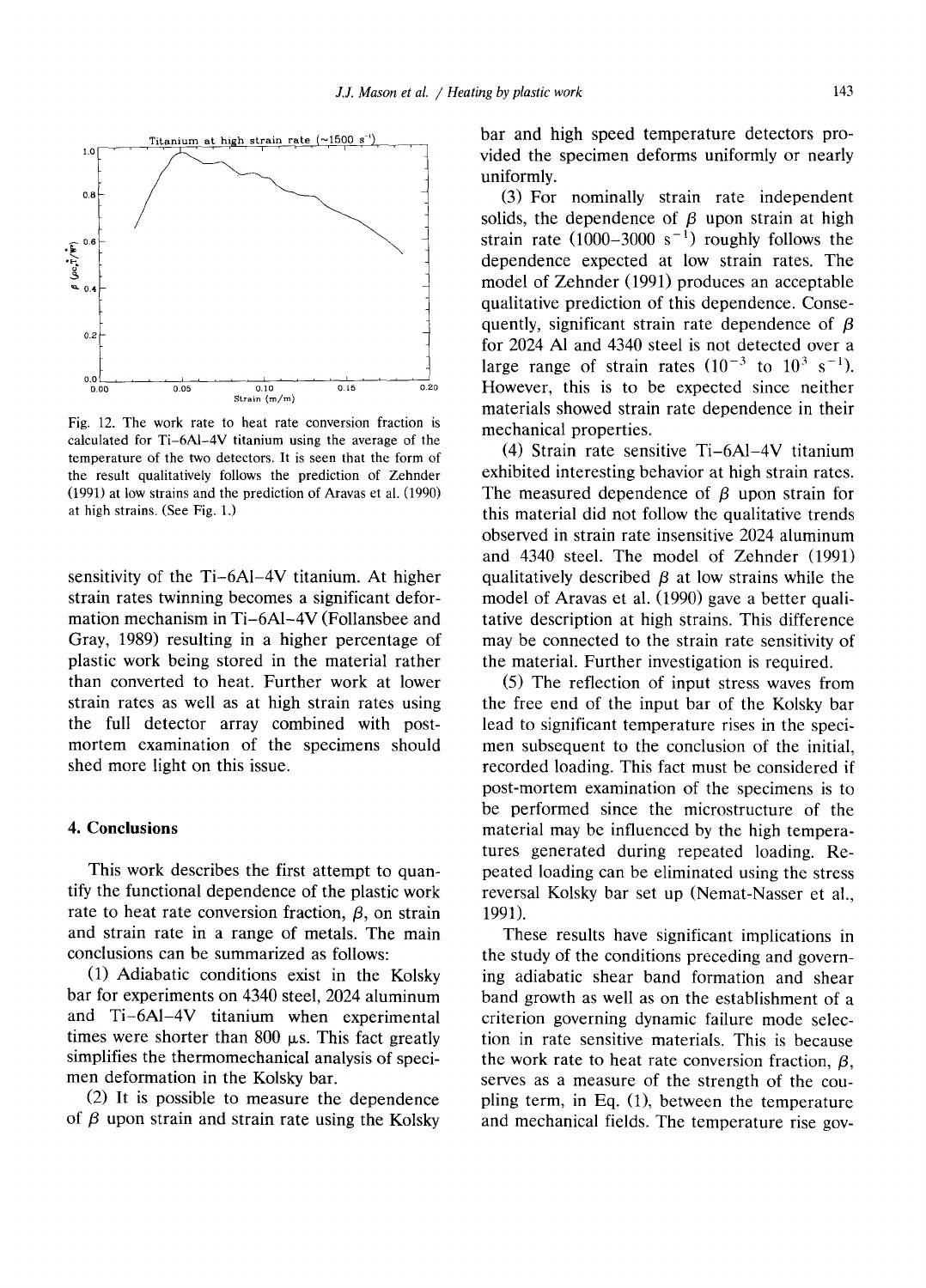**erned by Eq. (1) can be significant leading to thermal softening and to subsequent shear localization in many materials. When modelling ther**momechanical behavior of materials  $\beta$  is usually assumed to be a constant. For example, in ther**momechanical models of shear band formation**  (Clifton et al., 1984; Belytschko et al., 1991; **Wright and Ockendon, 1992), in thermomechanical finite element simulations of dynamic failure mode transitions (Lee, 1990) and in general thermomechanical computational codes (Simo and**  Miehe, 1992),  $\beta$  is assumed to be a constant in **the traditionally accepted range of 0.85-1.00. However, as shown here, this assumption may not be correct for all metals, and serious considera**tion of the variation of  $\beta$  with strain and strain **rate may be necessary to properly account for the strength of the thermomechanical coupling and to accurately model material behavior. For exam**ple,  $\beta$  in Ti-6Al-4V deformed at high strain **rates is significantly dependent upon strain, and,**  for strains higher than  $5\%$ ,  $\beta$  decreases from 1 to **0.5 (at 20%, see Fig. 12). This decreasing trend may continue for strains beyond 20%. Also, this**  strong variation of  $\beta$  with strain may suggest that **/3 is dependent upon strain rate as well. Such strain and strain rate sensitivity in the mechanism of converting plastic work to heat for this material may play an important role in the determination of the width of shear localization zones, in the determination of the maximum temperature in such zones and, ultimately, in the determination of a critical shear localization or failure mode selection criterion.** 

# **References**

- Aravas, N., K-S. Kim and F.A. Leckie (1990), On the calculations of the stored energy of cold work, *J. Eng. Mater. Technol, 112,* 465.
- *Aerospace Structural Materials Handbook* (1989), Metals and Ceramics Information Center, Battelle Columbus Laboratories, Columbus, OH.
- Batra, R.C. and T.W. Wright (1988), A comparison of solutions for adiabatic shear banding by forward-difference and Crank-Nicolson methods, *Commun. Appl. Numer. Meth. 4~* 741.
- Bever. M.B., D.L. Holt and A.L. Titchener (1973). The stored energy of cold work, *Progr. Mater. Sci.* 17, 1.
- Beyer, W.tf. (1987), *CRC Standard Mathematical Tables,* 28th Ed., CRC Press, Inc., Boca Raton, Florida, p. 449
- Belytschko, T.. B. Moran and M. Kulkarni (1991), On the crucial role of imperfections in quasi-static viscoplastic solutions, *J. Appl. Mech.* 58, 658.
- Clifton, R.J., J. Duffy, K.A. Hartley and T.J. Shawki (1984), On critical conditions for shear band formation at high strata rates, *Scr. Met.* 18, 443.
- Duffy, J., (1984), Temperature measurements during the deformation of shear bands in a structural steel, in: G.J. Dvorak and R.T. Shield, eds.. *Mechanics of Material Be havior*. Elsevier, Amsterdam, p. 75.
- Follansbee, P.S. (1985), The split Hopkinson bar, *Metals Handbook.* 9th Ed., American Society for Metals. Metals Park, OH, Vol. 8, 198.
- Follansbee, P.S. and C. Frantz (1983), Wave propagation in the split Hopkinson pressure bar, *J. Eng. Mater. Technol. 105,* 61.
- Follansbee, P.S. and G.T. Gray (1989), An analysis of the low temperature low and high strain-rate deformation of Ti-6AI-4V, *Metall. Trans. A 20A,* 863.
- Giovanola, J.tt. (1988), Adiabatic shear banding under pure shear loading, Part I: Direct observation of strain Iocaliza- tion and energy dissipation measurements, *Mech. Mater,*  7. 59.
- Groetsch, C.W. (1992), Optimal order of accuracy in Vasin's method for differentiation of noisy functions, *J. Optimization Theoo' AppL* 74, 373.
- Kolsky, H. (1949), An investigation of the mechanical properties of materials at very high rates of loading, *Proc. R. Soc. B62.* 676.
- Lee, Y.J. (1990), Problems associated with dynamic fracture under high strain rate loading, Ph.D. Thesis, Division of Engineering, Brown University.
- Lindholm, U.S. (1964), Some experiments with the Split Hopkinson Pressure Bar, J. Mech. Phys. Solids 12, 317.
- Mason. J.J. (1993), The mechanisms and effects of heat generation at the tip of a dynamic crack, Ph.D. Thesis, Graduate Aeronautical Laboratories. California Institute of Technology, Pasadena, CA, 91125.
- Nemat-Nasser, S., J.B. Isaacs and J.E. Starret (1991), Hopkmson techniques for dynamic recovery experiments, *Proc. R. Soc. London. A435,* 371.
- Rosakis, A.J., J.J. Mason and G. Ravichandran (1992), The conversion of plastic work to heat around a dynamically propagating crack in metals, *J. Mech, Behavior Mater. 4(4),*  375.
- Simo, J.C. and C. Miehe (1992), Associative coupled thermo- plasticity at finite strains formulation, numerical analysis and implementation, *Comput. Meth. 98,* 41.
- Sncddon, I.N. and D.S. Berry (1958), The classical theory of elasticity, in: S. Flugge, ed., *Handbuch der Physik,* Vol. VI, Springer, Berlin, p. 123.